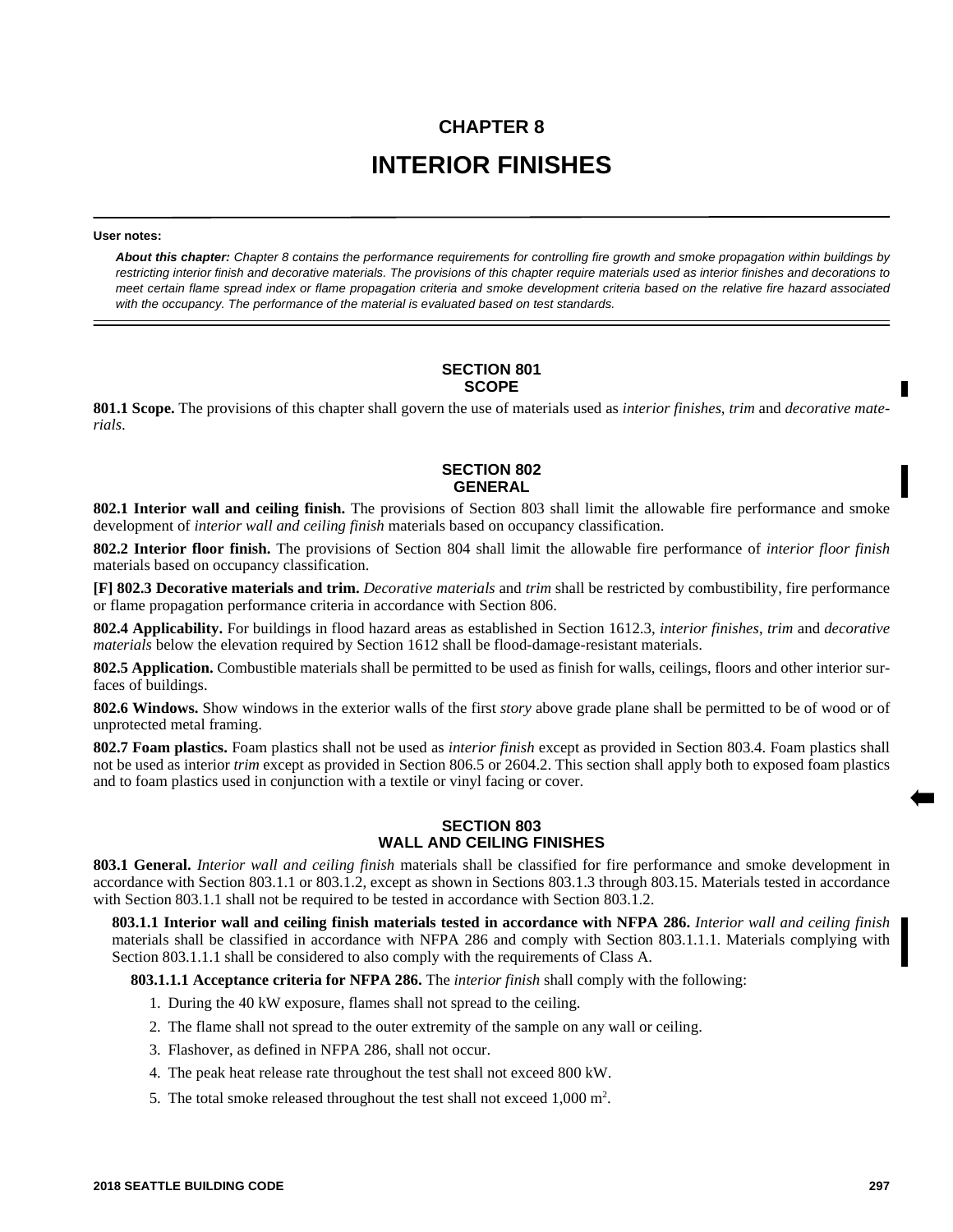**803.1.2 Interior wall and ceiling finish materials tested in accordance with ASTM E84 or UL 723.** *Interior wall* and *ceiling finish* materials shall be classified in accordance with ASTM E84 or UL 723. Such *interior finish* materials shall be grouped in the following classes in accordance with their flame spread and *smoke-developed indices*.

Class  $A =$  *Flame spread index* 0–25; *smoke-developed index* 0–450.

Class  $B =$  *Flame spread index 26–75; smoke-developed index 0–450.* 

Class  $C =$  *Flame spread index* 76–200; *smoke-developed index* 0–450.

**Exception:** Materials tested in accordance with Section 803.1.1 and as indicated in Sections 803.1.3 through 803.13.

**803.1.3 Interior wall and ceiling finish materials with different requirements.** The materials indicated in Sections 803.2 through 803.13 shall be tested as indicated in the corresponding sections.

**803.2 Thickness exemption.** Materials having a thickness less than 0.036 inch (0.9 mm) applied directly to the surface of walls or ceilings shall not be required to be tested.

**[W] 803.3 Heavy timber exemption.** Exposed portions of building elements complying with the requirements for buildings of ((heavy timber)) Type IV construction in Section 602.4 ((or Section 2304.11)) shall not be subject to *interior finish* requirements except in interior exit stairways, interior exit ramps, and exit passageways.

**803.4 Foam plastics.** Foam plastics shall not be used as *interior finish* except as provided in Section 2603.9. This section shall apply both to exposed foam plastics and to foam plastics used in conjunction with a textile or vinyl facing or cover.

**803.5 Textile wall coverings.** Where used as interior wall finish materials, textile wall coverings, including materials having woven or nonwoven, napped, tufted, looped or similar surface and carpet and similar textile materials, shall be tested in the manner intended for use, using the product-mounting system, including adhesive, and shall comply with the requirements of one of the following: Section 803.1.1, 803.5.1 or 803.5.2.

**803.5.1 Room corner test for textile wall coverings and expanded vinyl wall coverings.** Textile wall coverings and *expanded vinyl wall coverings* shall meet the criteria of Section 803.5.1.1 when tested in the manner intended for use in accordance with the Method B protocol of NFPA 265 using the product-mounting system, including adhesive.

**803.5.1.1 Acceptance criteria for NFPA 265.** The *interior finish* shall comply with the following:

- 1. During the 40 kW exposure, flames shall not spread to the ceiling.
- 2. The flame shall not spread to the outer extremities of the samples on the 8-foot by 12-foot (203 by 305 mm) walls.
- 3. Flashover, as defined in NFPA 265, shall not occur.
- 4. The total smoke release throughout the test shall not exceed  $1,000 \text{ m}^2$ .

**803.5.2 Acceptance criteria for textile and expanded vinyl wall or ceiling coverings tested to ASTM E84 or UL 723.** Textile wall and ceiling coverings and expanded vinyl wall and ceiling coverings shall have a Class A *flame spread index* in accordance with ASTM E84 or UL 723 and be protected by an automatic sprinkler system installed in accordance with Section 903.3.1.1 or 903.3.1.2. Test specimen preparation and mounting shall be in accordance with ASTM E2404.

**803.6 Textile ceiling coverings.** Where used as interior ceiling finish materials, textile ceiling coverings, including materials having woven or nonwoven, napped, tufted, looped or similar surface and carpet and similar textile materials, shall be tested in the manner intended for use, using the product-mounting system, including adhesive, and shall comply with the requirements of Section 803.1.1 or 803.5.2.

**803.7 Expanded vinyl wall coverings.** Where used as interior wall finish materials, *expanded vinyl wall coverings* shall be tested in the manner intended for use, using the product-mounting system, including adhesive, and shall comply with the requirements of one of the following: Section 803.1.1, 803.5.1 or 803.5.2.

**803.8 Expanded vinyl ceiling coverings.** Where used as interior ceiling finish materials, expanded vinyl ceiling coverings shall be tested in the manner intended for use, using the product mounting system, including adhesive, and shall comply with the requirements of Section 803.1.1 or 803.5.2.

**803.9 High-density polyethylene (HDPE) and polypropylene (PP).** Where high-density polyethylene or polypropylene is used as an *interior finish,* it shall comply with Section 803.1.1.

**803.10 Site-fabricated stretch systems.** Where used as interior wall or interior ceiling finish materials, *site-fabricated stretch systems* containing all three components described in the definition in Chapter 2 shall be tested in the manner intended for use, and shall comply with the requirements of Section 803.1.1 or 803.1.2. If the materials are tested in accordance with ASTM E84 or UL 723, specimen preparation and mounting shall be in accordance with ASTM E2573.

**803.11 Laminated products factory produced with a wood substrate.** Laminated products factory produced with a wood substrate shall comply with one of the following:

1. The laminated product shall meet the criteria of Section 803.1.1.1 when tested in accordance with NFPA 286 using the product-mounting system, including adhesive, as described in Section 5.8 of NFPA 286.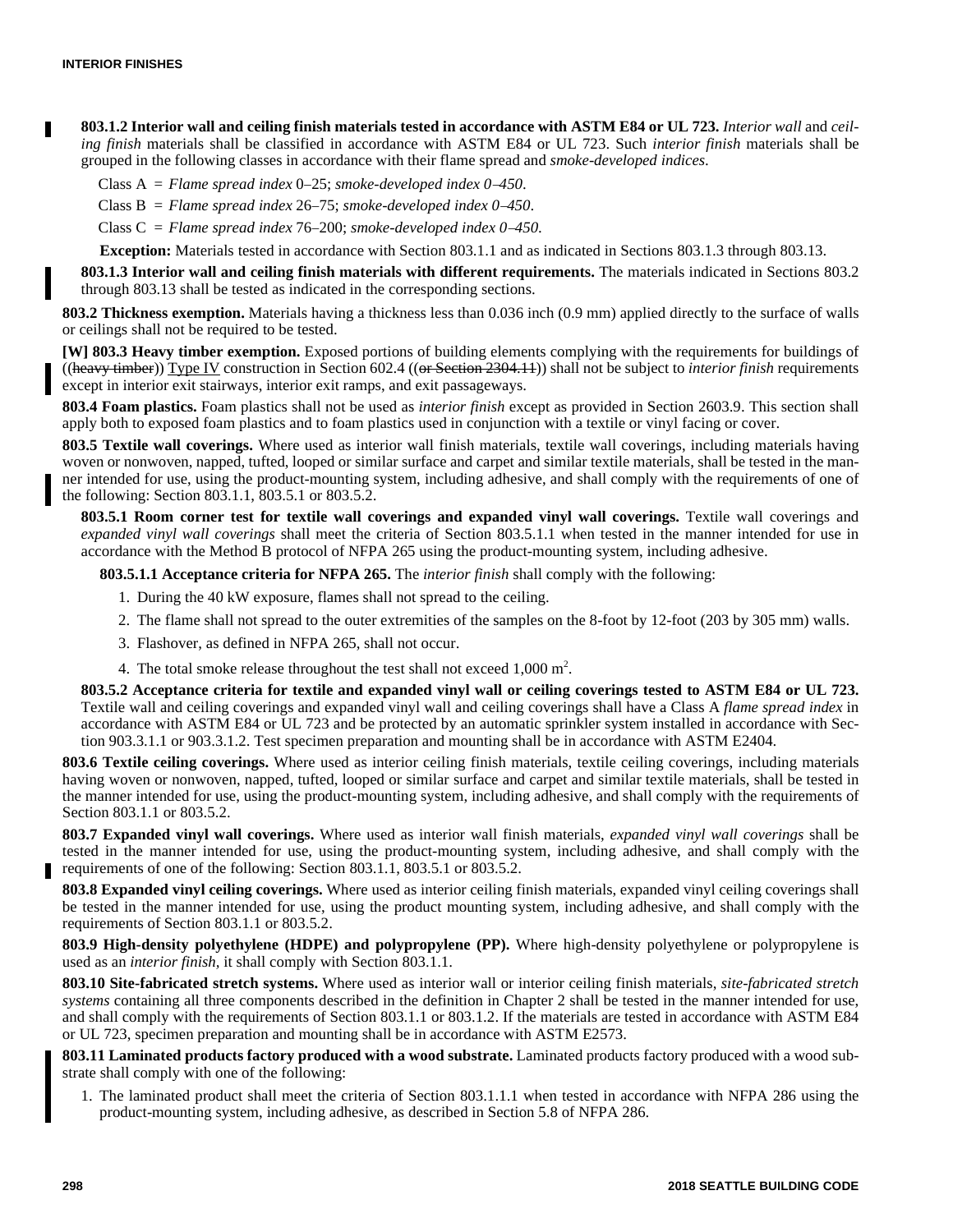2. The laminated product shall have a Class A, B, or C *flame spread index* and *smoke-developed index*, based on the requirements of Table 803.13, in accordance with ASTM E84 or UL 723. Test specimen preparation and mounting shall be in accordance with ASTM E2579.

**803.12 Facings or wood veneers intended to be applied on site over a wood substrate.** Facings or veneers intended to be applied on site over a wood substrate shall comply with one of the following:

- 1. The facing or veneer shall meet the criteria of Section 803.1.1.1 when tested in accordance with NFPA 286 using the product mounting system, including adhesive, as described in Section 5.9 of NFPA 286.
- 2. The facing or veneer shall have a Class A, B or C *flame spread index* and *smoke-developed index*, based on the requirements of Table 803.13, in accordance with ASTM E84 or UL 723. Test specimen preparation and mounting shall be in accordance with ASTM E2404.

**803.13 Interior finish requirements based on occupancy.** *Interior wall and ceiling finish* shall have a *flame spread index* not greater than that specified in Table 803.13 for the group and location designated. *Interior wall and ceiling finish* materials tested in accordance with NFPA 286 and meeting the acceptance criteria of Section 803.1.1.1, shall be permitted to be used where a Class A classification in accordance with ASTM E84 or UL 723 is required.

| <b>GROUP</b>            | <b>SPRINKLERED</b>                                                           |                                                                             |                                              | <b>NONSPRINKLERED</b>                                                        |                                                                             |                                              |
|-------------------------|------------------------------------------------------------------------------|-----------------------------------------------------------------------------|----------------------------------------------|------------------------------------------------------------------------------|-----------------------------------------------------------------------------|----------------------------------------------|
|                         | Interior exit stairways<br>and ramps and exit<br>passageways <sup>a, b</sup> | <b>Corridors and</b><br>enclosure for exit<br>access stairways<br>and ramps | Rooms and<br>enclosed<br>spaces <sup>c</sup> | Interior exit stairways and<br>ramps and exit<br>passageways <sup>a, b</sup> | <b>Corridors and</b><br>enclosure for exit<br>access stairways<br>and ramps | Rooms and<br>enclosed<br>spaces <sup>c</sup> |
| $A-1 & A-2$             | B                                                                            | B                                                                           | $\mathcal{C}$                                | $\overline{A}$                                                               | $A^d$                                                                       | B <sup>e</sup>                               |
| $A-3f, A-4, A-5$        | B                                                                            | B                                                                           | $\mathcal{C}$                                | $\overline{A}$                                                               | $A^d$                                                                       | $\mathcal{C}$                                |
| $B, E, M, R-1$          | B                                                                            | C <sup>m</sup>                                                              | $\mathcal{C}$                                | $\mathbf{A}$                                                                 | B                                                                           | $\mathcal{C}$                                |
| $R-4$                   | B                                                                            | $\mathcal{C}$                                                               | $\mathcal{C}$                                | $\mathbf{A}$                                                                 | B                                                                           | B                                            |
| $\mathbf F$             | $\mathbf C$                                                                  | $\mathsf{C}$                                                                | $\mathbf C$                                  | B                                                                            | $\mathsf{C}$                                                                | $\mathsf{C}$                                 |
| H                       | B                                                                            | B                                                                           | C <sup>g</sup>                               | $\overline{A}$                                                               | A                                                                           | B                                            |
| $I-1$                   | $\, {\bf B}$                                                                 | $\mathcal{C}$                                                               | $\mathbf C$                                  | $\mathbf{A}$                                                                 | B                                                                           | B                                            |
| $I-2$                   | B                                                                            | B                                                                           | $\mathbf{B}^{\text{h, i}}$                   | $\overline{A}$                                                               | $\overline{A}$                                                              | B                                            |
| $I-3$                   | A                                                                            | $A^j$                                                                       | $\mathcal{C}$                                | $\mathbf{A}$                                                                 | A                                                                           | B                                            |
| $I-4$                   | B                                                                            | $\mathbf{B}$                                                                | B <sup>h, i</sup>                            | $\overline{A}$                                                               | $\overline{A}$                                                              | B                                            |
| $R-2$                   | $\mathcal{C}$                                                                | $\mathcal{C}$                                                               | $\mathcal{C}$                                | B                                                                            | B                                                                           | $\mathsf{C}$                                 |
| $R-3$                   | $\mathcal{C}$                                                                | $\mathcal{C}$                                                               | $\mathcal{C}$                                | $\mathcal{C}$                                                                | $\mathcal{C}$                                                               | $\mathcal{C}$                                |
| $\overline{\mathbf{s}}$ | $\mathbf C$                                                                  | $\mathcal{C}$                                                               | $\mathcal{C}$                                | B                                                                            | B                                                                           | $\mathcal{C}$                                |
| $\overline{\mathtt{U}}$ | No restrictions                                                              |                                                                             |                                              | No restrictions                                                              |                                                                             |                                              |

**TABLE 803.13 INTERIOR WALL AND CEILING FINISH REQUIREMENTS BY OCCUPANCY<sup>k</sup>**

For SI: 1 inch = 25.4 mm, 1 square foot =  $0.0929$  m<sup>2</sup>.

a. Class C interior finish materials shall be permitted for wainscotting or paneling of not more than 1,000 square feet of applied surface area in the grade lobby where applied directly to a noncombustible base or over furring strips applied to a noncombustible base and fireblocked as required by Section 803.15.1.

b.In other than Group I-3 occupancies in buildings less than three stories above grade plane, Class B interior finish for nonsprinklered buildings and Class C interior finish for sprinklered buildings shall be permitted in interior exit stairways and ramps.

c. Requirements for rooms and enclosed spaces shall be based on spaces enclosed by partitions. Where a fire-resistance rating is required for structural elements, the enclosing partitions shall extend from the floor to the ceiling. Partitions that do not comply with this shall be considered to be enclosing spaces and the rooms or spaces on both sides shall be considered to be one room or space. In determining the applicable requirements for rooms and enclosed spaces, the specific occupancy thereof shall be the governing factor regardless of the group classification of the building or structure.

d.Lobby areas in Group A-1, A-2 and A-3 occupancies shall be not less than Class B materials.

e.Class C interior finish materials shall be permitted in places of assembly with an occupant load of 300 persons or less.

f. For places of religious worship, wood used for ornamental purposes, trusses, paneling or chancel furnishing shall be permitted.

g.Class B material is required where the building exceeds two stories.

h.Class C interior finish materials shall be permitted in administrative spaces.

i. Class C interior finish materials shall be permitted in rooms with a capacity of four persons or less.

j. Class B materials shall be permitted as wainscotting extending not more than 48 inches above the finished floor in corridors and exit access stairways and ramps.

k.Finish materials as provided for in other sections of this code.

l. Applies when protected by an automatic sprinkler system installed in accordance with Section 903.3.1.1 or 903.3.1.2.

m.Corridors in ambulatory care facilities shall be provided with Class A or B materials.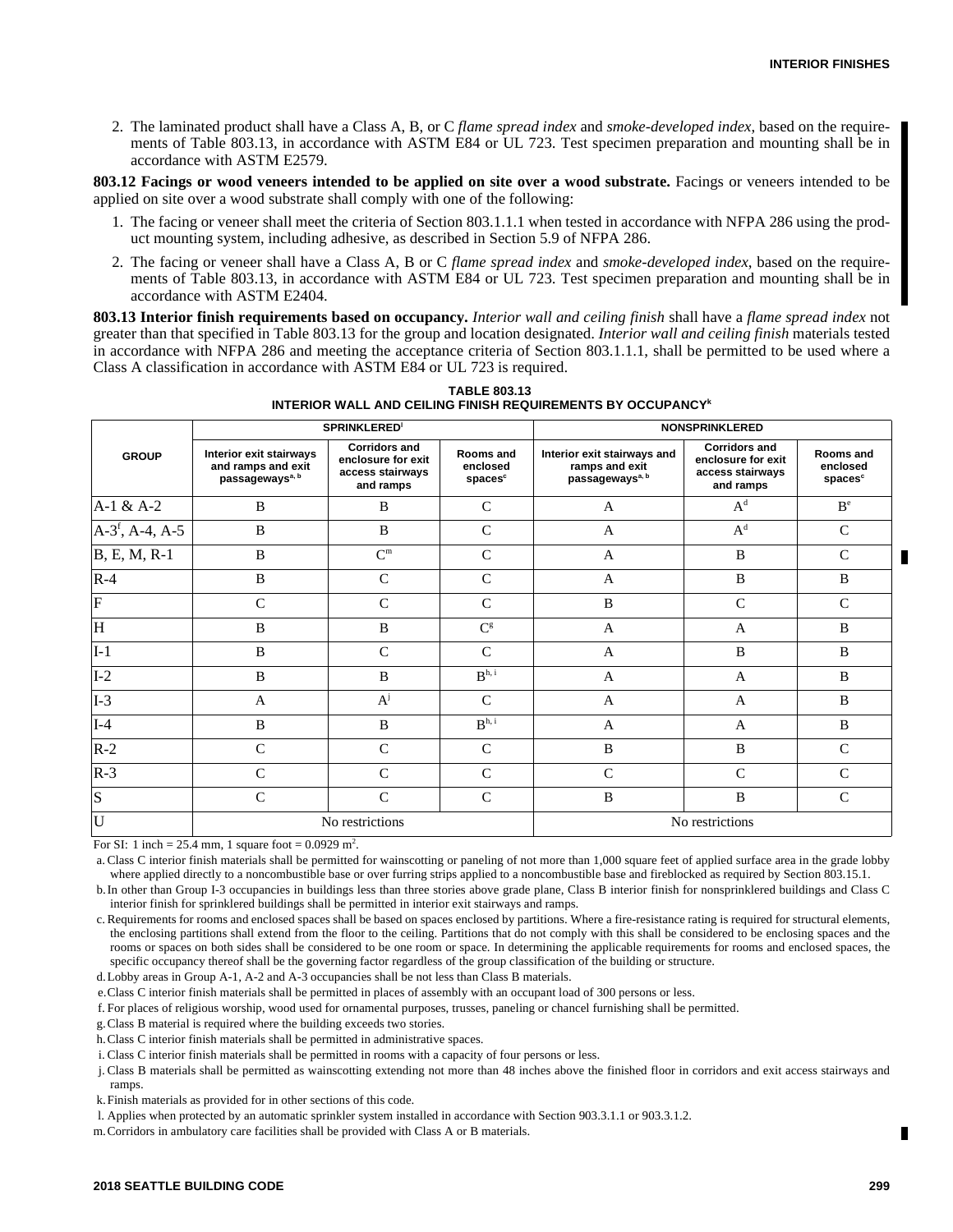**803.14 Stability.** *Interior finish* materials regulated by this chapter shall be applied or otherwise fastened in such a manner that such materials will not readily become detached where subjected to room temperatures of 200°F (93°C) for not less than 30 minutes.

**803.15 Application of interior finish materials to fire-resistance-rated or noncombustible building elements.** Where *interior finish* materials are applied on walls, ceilings or structural elements required to have a *fire-resistance rating* or to be of noncombustible construction, these finish materials shall comply with the provisions of this section.

**803.15.1 Direct attachment and furred construction.** Where walls, ceilings or structural elements are required by any provision in this code to be of fire-resistance-rated or noncombustible construction, the *interior finish* material shall be applied directly against such construction or to furring strips not exceeding 1-3/4 inches (44 mm), applied directly against such surfaces.

**803.15.1.1 Furred construction.** If the *interior finish* material is applied to furring strips, the intervening spaces between such furring strips shall comply with one of the following:

- 1. Be filled with material that is inorganic or noncombustible.
- 2. Be filled with material that meets the requirements of a Class A material in accordance with Section 803.1.1 or 803.1.2.
- 3. Be fireblocked at not greater than 8 feet (2438 mm) in every direction in accordance with Section 718.

**Exception:** Compliance with Item 1, 2 or 3 is not required where the materials used to create the concealed space are noncombustible.

**803.15.2 Set-out construction.** Where walls and ceilings are required to be of fire-resistance-rated or noncombustible construction and walls are set out or ceilings are dropped distances greater than specified in Section 803.15.1, Class A finish materials, in accordance with Section 803.1.1 or 803.1.2, shall be used.

#### **Exceptions:**

- 1. Where *interior finish* materials are protected on both sides by an *automatic sprinkler system* in accordance with Section 903.3.1.1 or 903.3.1.2.
- 2. Where *interior finish* materials are attached to noncombustible backing or furring strips installed as specified in Section 803.15.1.1.
- 3. Where the combustible void is filled with a noncombustible material.

**803.15.2.1 Hangers and assembly members.** The hangers and assembly members of such dropped ceilings that are below the horizontal fire-resistance-rated floor or roof assemblies shall be of noncombustible materials. The construction of each set-out wall and horizontal fire-resistance-rated floor or roof assembly shall be of fire-resistance-rated construction as required elsewhere in this code.

**Exception:** In Type III and V construction, *fire-retardant-treated wood* shall be permitted for use as hangers and assembly members of dropped ceilings.

**803.15.3 Heavy timber construction.** Wall and ceiling finishes of all classes as permitted in this chapter that are installed directly against the wood decking or planking of heavy timber construction in Section 602.4.2 or 2304.11 or to wood furring strips applied directly to the wood decking or planking shall be fireblocked as specified in Section 803.15.1.1.

**803.15.4 Materials.** An interior wall or ceiling finish material that is not more than 1/4 inch (6.4 mm) thick shall be applied directly onto the wall, ceiling or structural element without the use of furring strips and shall not be suspended away from the building element to which that finish material it is applied.

#### **Exceptions:**

- 1. Noncombustible *interior finish* materials.
- 2. Materials that meet the requirements of Class A materials in accordance with Section 803.1.1 or 803.1.2 where the qualifying tests were made with the material furred out from the noncombustible backing shall be permitted to be used with furring strips.
- 3. Materials that meet the requirements of Class A materials in accordance with Section 803.1.1 or 803.1.2 where the qualifying tests were made with the material suspended away from the noncombustible backing shall be permitted to be used suspended away from the building element.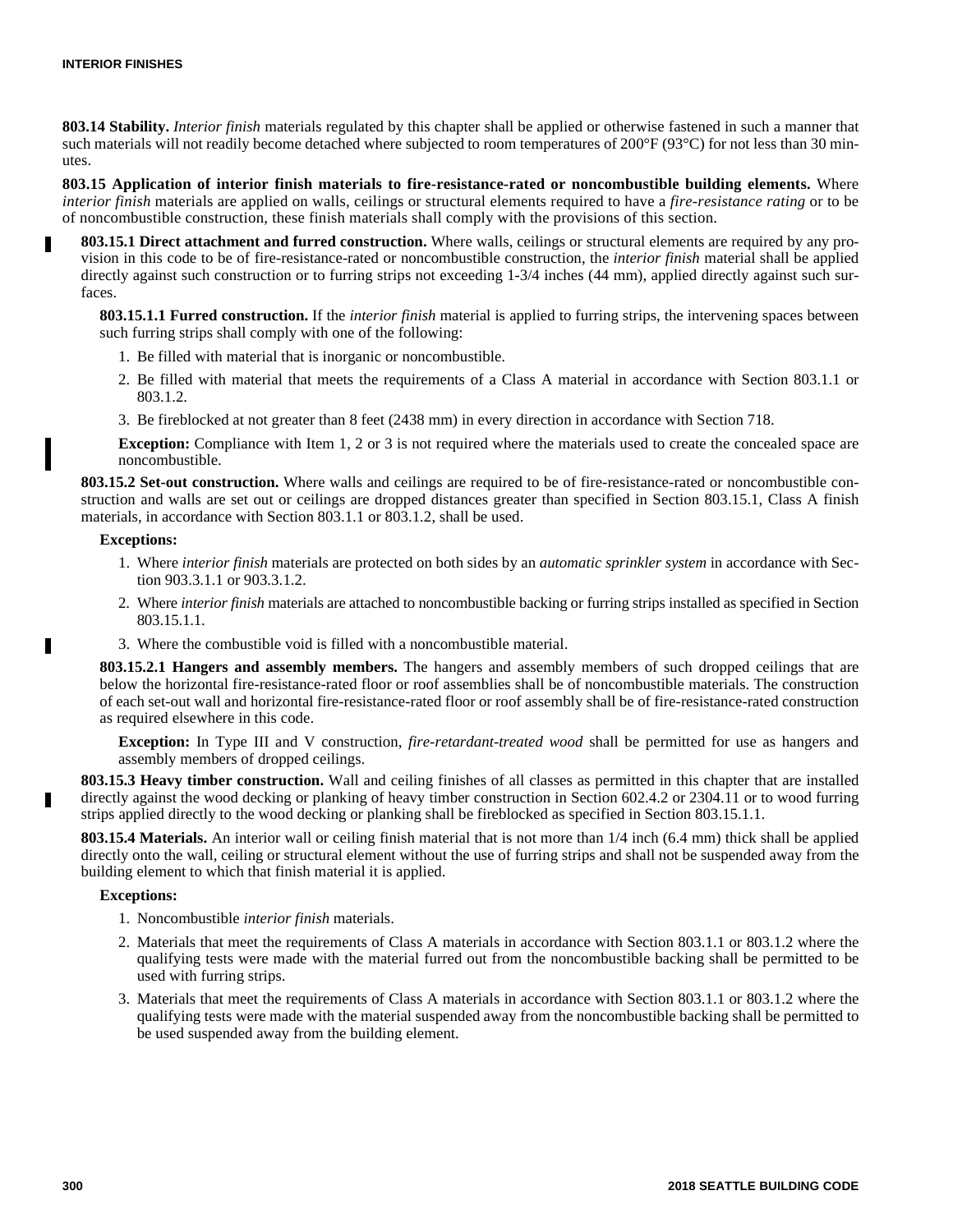## **SECTION 804 INTERIOR FLOOR FINISH**

**804.1 General.** *Interior floor finish* and floor covering materials shall comply with Sections 804.2 through 804.4.2.

**Exception:** Floor finishes and coverings of a traditional type, such as wood, vinyl, linoleum or terrazzo, and resilient floor covering materials that are not comprised of fibers.

**804.2 Classification.** *Interior floor finish* and floor covering materials required by Section 804.4.2 to be of Class I or II materials shall be classified in accordance with ASTM E648 or NFPA 253. The classification referred to herein corresponds to the classifications determined by ASTM E648 or NFPA 253 as follows: Class I, 0.45 watts/cm<sup>2</sup> or greater; Class II, 0.22 watts/cm<sup>2</sup> or greater.

**804.3 Testing and identification.** *Interior floor finish* and floor covering materials shall be tested by an agency in accordance with ASTM E648 or NFPA 253 and identified by a hang tag or other suitable method so as to identify the manufacturer or supplier and style, and shall indicate the *interior floor finish* or floor covering classification in accordance with Section 804.2. Carpet-type floor coverings shall be tested as proposed for use, including underlayment. Test reports confirming the information provided in the manufacturer's product identification shall be furnished to the building official upon request.

**804.4 Interior floor finish requirements.** Interior floor covering materials shall comply with Sections 804.4.1 and 804.4.2 and *interior floor finish* materials shall comply with Section 804.4.2.

**804.4.1 Test requirement.** In all occupancies, interior floor covering materials shall comply with the requirements of the DOC FF-1 "pill test" (CPSC 16 CFR Part 1630) or with ASTM D2859.

**804.4.2 Minimum critical radiant flux.** In all occupancies, *interior floor finish* and floor covering materials in enclosures for stairways and ramps, exit passageways, corridors and rooms or spaces not separated from corridors by partitions extending from the floor to the underside of the ceiling shall withstand a minimum critical radiant flux. The minimum critical radiant flux shall be not less than Class I in Groups I-1, I-2 and I-3 and not less than Class II in Groups A, B, E, H, I-4, M, R-1, R-2 and S.

**Exception:** Where a building is equipped throughout with an automatic sprinkler system in accordance with Section 903.3.1.1 or 903.3.1.2, Class II materials are permitted in any area where Class I materials are required, and materials complying with DOC FF-1 "pill test" (CPSC 16 CFR Part 1630) or with ASTM D2859 are permitted in any area where Class II materials are required.

# **SECTION 805 COMBUSTIBLE MATERIALS IN TYPES I AND II CONSTRUCTION**

**805.1 Application.** Combustible materials installed on or embedded in floors of buildings of Type I or II construction shall comply with Sections 805.1.1 through 805.1.3.

**Exception:** Stages and platforms constructed in accordance with Sections 410.2 and 410.3, respectively.

**805.1.1 Subfloor construction.** Floor sleepers, bucks and nailing blocks shall not be constructed of combustible materials, unless the space between the fire-resistance-rated floor assembly and the flooring is either solidly filled with noncombustible materials or fireblocked in accordance with Section 718, and provided that such open spaces shall not extend under or through permanent partitions or walls.

**[S] 805.1.2 Wood finish flooring.** Wood finish flooring or wood sheathing used as flooring is permitted to be attached directly to the embedded or fireblocked wood sleepers and shall be permitted where cemented directly to the top surface of fire-resistance-rated floor assemblies or directly to a wood subfloor attached to sleepers as provided for in Section 805.1.1.

**805.1.3 Insulating boards.** Combustible insulating boards not more than 1/2 inch (12.7 mm) thick and covered with finish flooring are permitted where attached directly to a noncombustible floor assembly or to wood subflooring attached to sleepers as provided for in Section 805.1.1.

# **SECTION 806 DECORATIVE MATERIALS AND TRIM**

**[F] 806.1 General.** The following requirements shall apply to all occupancies:

- 1. Furnishings or decorative materials of an explosive or highly flammable character shall not be used.
- 2. Fire-retardant coatings in existing buildings shall be maintained so as to retain the effectiveness of the treatment under service conditions encountered in actual use.
- 3. Furnishings or other objects shall not be placed to obstruct exits, access thereto, egress therefrom or visibility thereof.
- 4. The permissible amount of decorative vegetation and noncombustible decorative materials shall not be limited.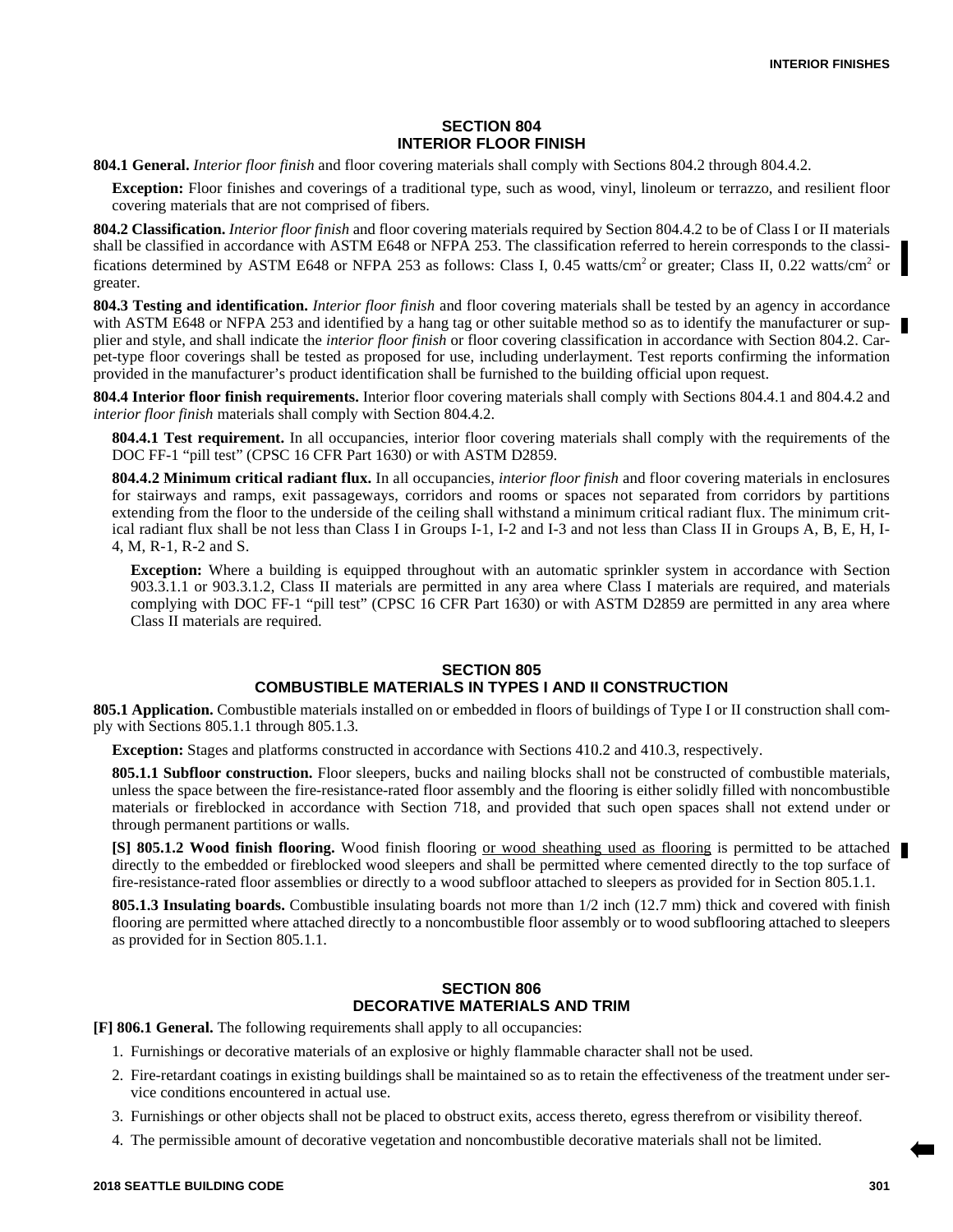**[F] 806.2 Combustible decorative materials.** In Groups A, B, E, I, M and R-1 and in dormitories in Group R-2, curtains, draperies, fabric hangings and similar combustible decorative materials suspended from walls or ceilings shall comply with Section 806.4 and shall not exceed 10 percent of the specific wall or ceiling area to which such materials are attached.

Fixed or movable walls and partitions, paneling, wall pads and crash pads applied structurally or for decoration, acoustical correction, surface insulation or other purposes shall be considered to be *interior finish,* shall comply with Section 803 and shall not be considered to be *decorative materials* or furnishings.

#### **Exceptions:**

- 1. In auditoriums in Group A, the permissible amount of curtains, draperies, fabric hangings and similar combustible decorative materials suspended from walls or ceilings shall not exceed 75 percent of the aggregate wall area where the building is equipped throughout with an *approved automatic sprinkler system* in accordance with Section 903.3.1.1, and where the material is installed in accordance with Section 803.15 of this code.
- 2. In Group R-2 dormitories, within sleeping units and dwelling units, the permissible amount of curtains, draperies, fabric hangings and similar decorative materials suspended from walls or ceiling shall not exceed 50 percent of the aggregate wall areas where the building is equipped throughout with an *approved automatic sprinkler system* installed in accordance with Section 903.3.1.
- 3. In Group B and M occupancies, the amount of combustible fabric partitions suspended from the ceiling and not supported by the floor shall comply with Section 806.4 and shall not be limited.
- 4. The 10-percent limit shall not apply to curtains, draperies, fabric hangings and similar combustible decorative materials used as window coverings.

**806.3 Occupancy-based requirements.** Occupancy-based requirements for combustible decorative materials, other than decorative vegetation, not complying with Section 806.4 shall comply with Sections 807.5.1 through 807.5.6 of the *International Fire Code*.

**[F] 806.4 Acceptance criteria and reports.** Where required to exhibit improved fire performance, curtains, draperies, fabric hangings and similar combustible decorative materials suspended from walls or ceilings shall be tested by an *approved agency* and meet the flame propagation performance criteria of Test 1 or 2, as appropriate, of NFPA 701, or exhibit a maximum heat release rate of 100 kW when tested in accordance with NFPA 289, using the 20 kW ignition source. Reports of test results shall be prepared in accordance with the test method used and furnished to the *building official* upon request.

**[F] 806.5 Foam plastic.** Foam plastic used as *trim* in any occupancy shall comply with Section 2604.2.

**[F] 806.6 Pyroxylin plastic.** Imitation leather or other material consisting of or coated with a pyroxylin or similarly hazardous base shall not be used in Group A occupancies.

**[F] 806.7 Interior trim.** Material, other than foam plastic used as interior *trim*, shall have a minimum Class C flame spread and *smoke-developed index* when tested in accordance with ASTM E84 or UL 723, as described in Section 803.1.2. Combustible *trim*, excluding handrails and guardrails, shall not exceed 10 percent of the specific wall or ceiling area to which it is attached.

**[F] 806.8 Interior floor-wall base.** *Interior floor-wall base* that is 6 inches (152 mm) or less in height shall be tested in accordance with Section 804.2 and shall be not less than Class II. Where a Class I floor finish is required, the floor-wall base shall be Class I.

**Exception:** Interior *trim* materials that comply with Section 806.7.

#### **SECTION 807 INSULATION**

**807.1 Insulation.** Thermal and acoustical insulation shall comply with Section 720.

#### **SECTION 808 ACOUSTICAL CEILING SYSTEMS**

**808.1 Acoustical ceiling systems.** The quality, design, fabrication and erection of metal suspension systems for acoustical tile and lay-in panel ceilings in buildings or structures shall conform to generally accepted engineering practice, the provisions of this chapter and other applicable requirements of this code.

**808.1.1 Materials and installation.** Acoustical materials complying with the *interior finish* requirements of Section 803 shall be installed in accordance with the manufacturer's recommendations and applicable provisions for applying *interior finish*.